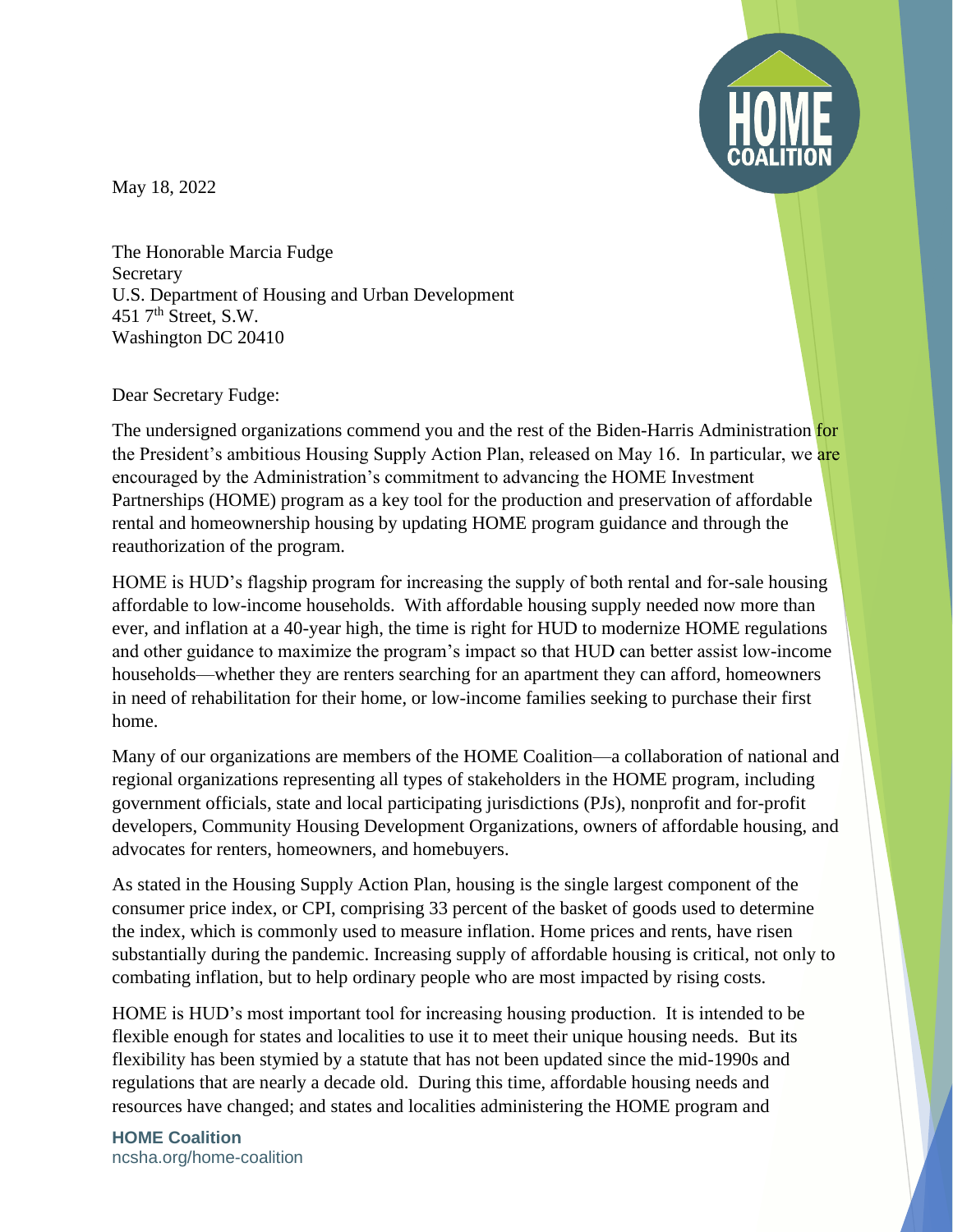

practitioners using HOME funds, have gained experiences with which aspects of the HOME program work best and which ones need modification, be that statutory, regulatory, or sub-regulatory in nature.

While we believe that some improvements to HOME can only be done by reauthorizing the program's statute—and we are working to address those issues—there is much that HUD can do now under its current authority to further strengthen the program, improve its operations, and allow states and localities to do more with their existing HOME resources even absent statutory changes. We also would note that the broad waiver authority over HOME that you were granted in the Build Back Better Act as it passed the House of Representatives last year suggests recognition of the need to modernize HOME.

As a recipient of HOME funds in your role as a mayor and HOME's Congressional champion in your years serving in the House of Representatives, you understand as well as anyone how important HOME is to increasing the supply of affordable homes and narrowing the racial wealth gap. We also are encouraged by productive conversations we have had with your senior staff as well as staff from the White House about modernizing HOME.

We know that HUD will need the help of HOME program stakeholders as it sets out to review and improve HOME guidance. We are ready to do our part. Our organizations pledge to work towards a consensus set of regulatory and sub-regulatory recommendations that we hope you will consider as part of this process.

We look forward to working with you and your team to successfully modernize HOME regulations and guidance for the program's third decade.

Sincerely, Citizens' Housing and Planning Association Corporation for Supportive Housing (CSH) Council for Affordable and Rural Housing (CARH) Council of Large Public Housing Authorities Council of State Community Development Agencies (COSCDA) Enterprise Community Partners Grounded Solutions Network Habitat for Humanity International Homeownership Alliance Housing Assistance Council Housing Partnership Network

**HOME Coalition** ncsha.org/home-coalition